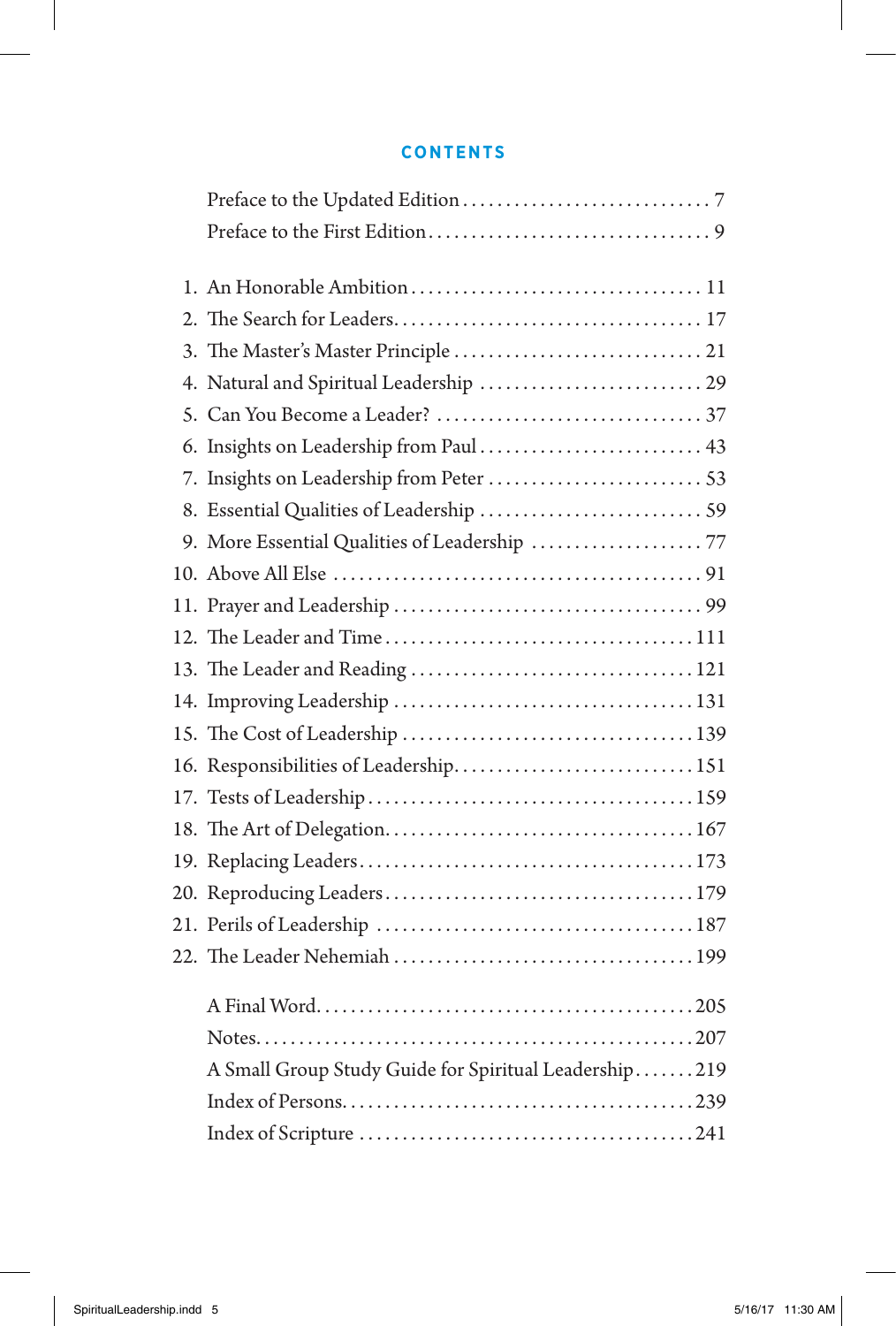

## *An Honorable Ambition*

To aspire to leadership is an honourable ambition. 1 TIMOTHY 3:1 NEB

Should you then seek great things for yourself? Seek them not. JEREMIAH 45:5

ost Christians have reservations about aspiring to leadership. They are unsure about whether it is truly right for a person to want to be a leader. After all, is it not better for the position to seek out the person rather than the person to seek out the position? Has not ambition caused the downfall of numerous otherwise great leaders in the church, people who fell victim to "the last infirmity of noble minds"? Shakespeare expressed a profound truth when his character Wolsey said to the great English general:

*Cromwell, I charge thee, fling away ambitions, By that sin fell the angels; how can a man then, The image of his Maker, hope to profit by't?*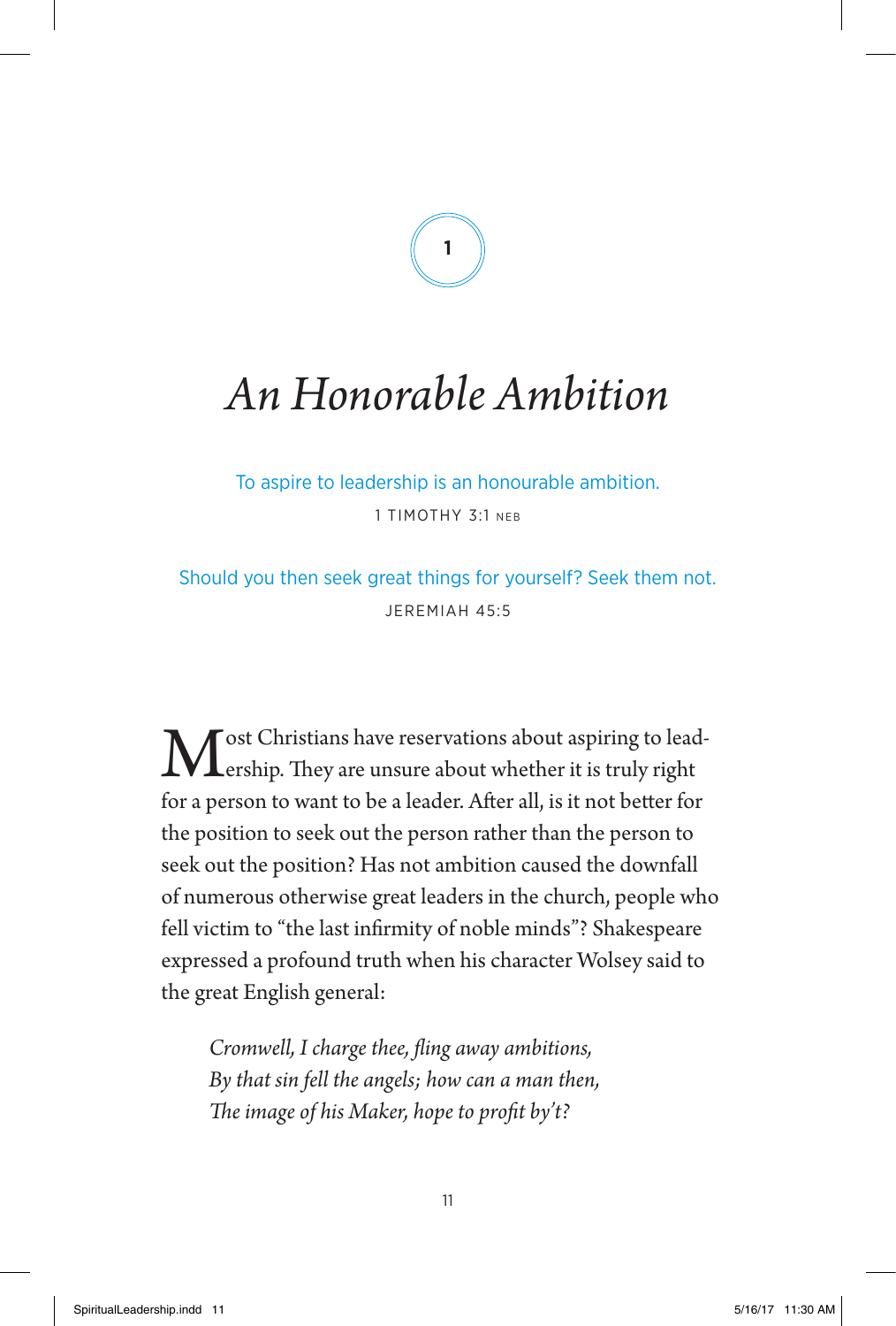No doubt, Christians must resist a certain kind of ambition and rid it from their lives. But we must also acknowledge other ambitions as noble, worthy, and honorable. The two verses at the beginning of this chapter provide a warning—and an encouragement—for sorting out the difference. When our ambition carries out a burning desire to be effective in the service of God—to realize God's highest potential for our lives—we can keep both of these verses in mind and hold them in healthy tension.

Part of that tension is the difference between Paul's situation and ours. We may understand his statement (1 Timothy 3:1, above) in terms of the prestige and respect given to Christian leaders today. But such was far from Paul's mind. In his day, a bishop faced great danger and worrisome responsibility. Rewards for the work of leading the church were hardship, contempt, rejection, and even death. The leader was first to draw fire in persecution, first in line to suffer.

Seen in this light, Paul's encouragement does not seem so open to misuse by people merely seeking status in the church. Phonies would have little heart for such a difficult assignment. Under the dangerous circumstances that prevailed in the first century, even stouthearted Christians needed encouragement and incentive to lead. And so Paul called leadership an "honorable ambition."

We ought never to forget that the same situation faces Christians today in certain parts of the world. Leaders of the church in China suffered most at the hands of Communists. The leader of the Little Flock in Nepal suffered years in prison after church members had been released. In many troubled areas today, spiritual leadership is no task for those who seek stable benefits and upscale working conditions. It remains true that any form of spiritual warfare will inevitably single out leaders who by their role present obvious targets.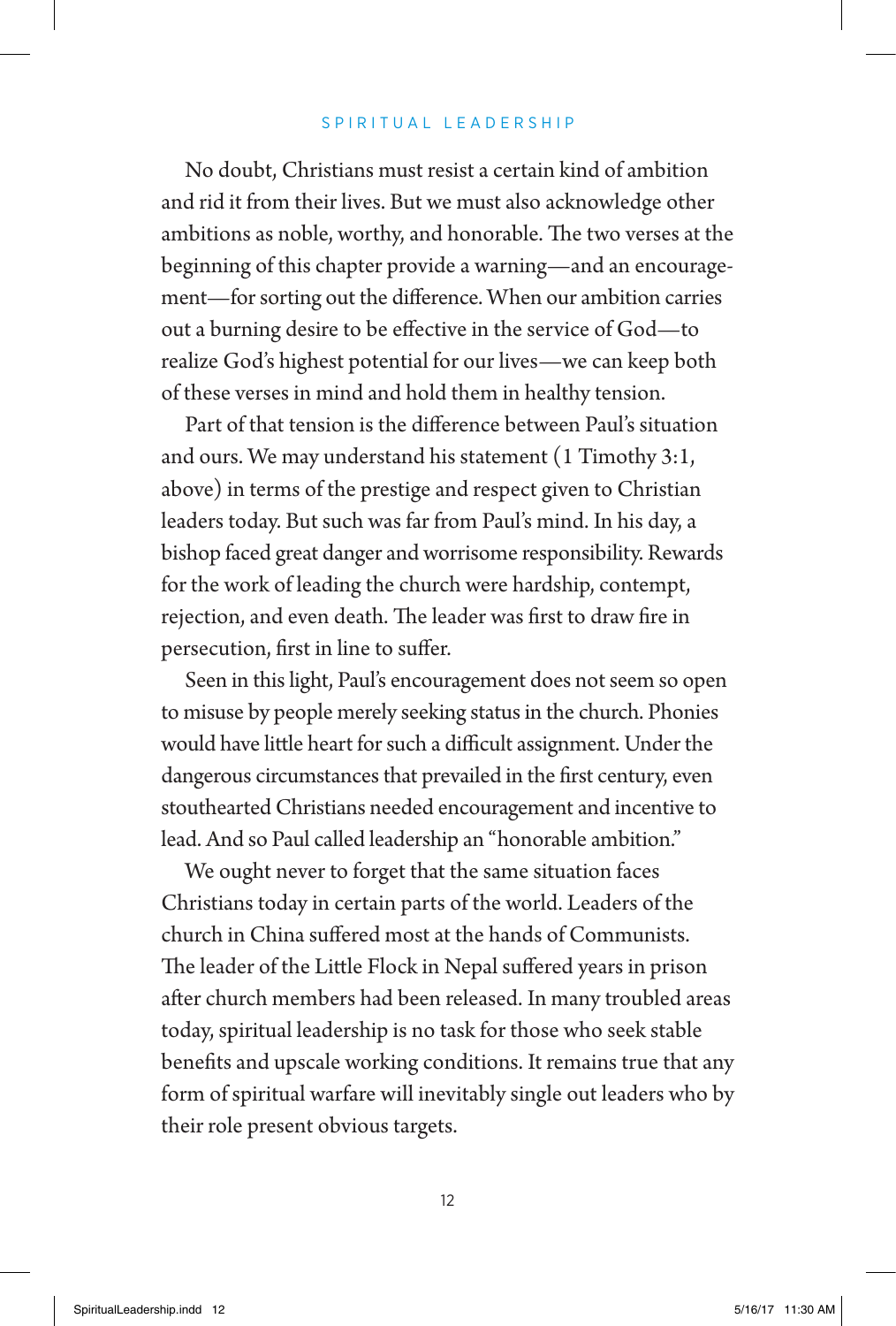#### *An Honorable Ambition*

Paul urges us to the work of leading within the church, the most important work in the world. When our motives are right, this work pays eternal dividends. In Paul's day, only a deep love for Christ and genuine concern for the church could motivate people to lead. But in many cultures today where Christian leadership carries prestige and privilege, people aspire to leadership for reasons quite unworthy and self-seeking. Holy ambition has always been surrounded by distortions.

And so we find the ancient prophet Jeremiah giving his servant Baruch some very wise and simple counsel: "Are you seeking great things for yourself? Don't do it!" (Jeremiah 45:5) NLT). Jeremiah was not condemning all ambition as sinful, but he was pointing to selfish motivation that makes ambition wrong—"great things for yourself." Desiring to excel is not a sin. It is motivation that determines ambition's character. Our Lord never taught against the urge to high achievement, but He did expose and condemn unworthy motivation.

All Christians are called to develop God-given talents, to make the most of their lives, and to develop to the fullest their God-given gifts and capabilities. But Jesus taught that ambition that centers on the self is wrong. Speaking to young ministers about to be ordained, the great missionary leader Bishop Stephen Neill said: "I am inclined to think that ambition in any ordinary sense of the term is nearly always sinful in ordinary men. I am certain that in the Christian it is always sinful, and that it is most inexcusable of all in the ordained minister."1

Ambition which centers on the glory of God and welfare of the church is a mighty force for good.

The word *ambition* comes from a Latin word meaning "campaigning for promotion." The phrase suggests a variety of elements: social visibility and approval, popularity, peer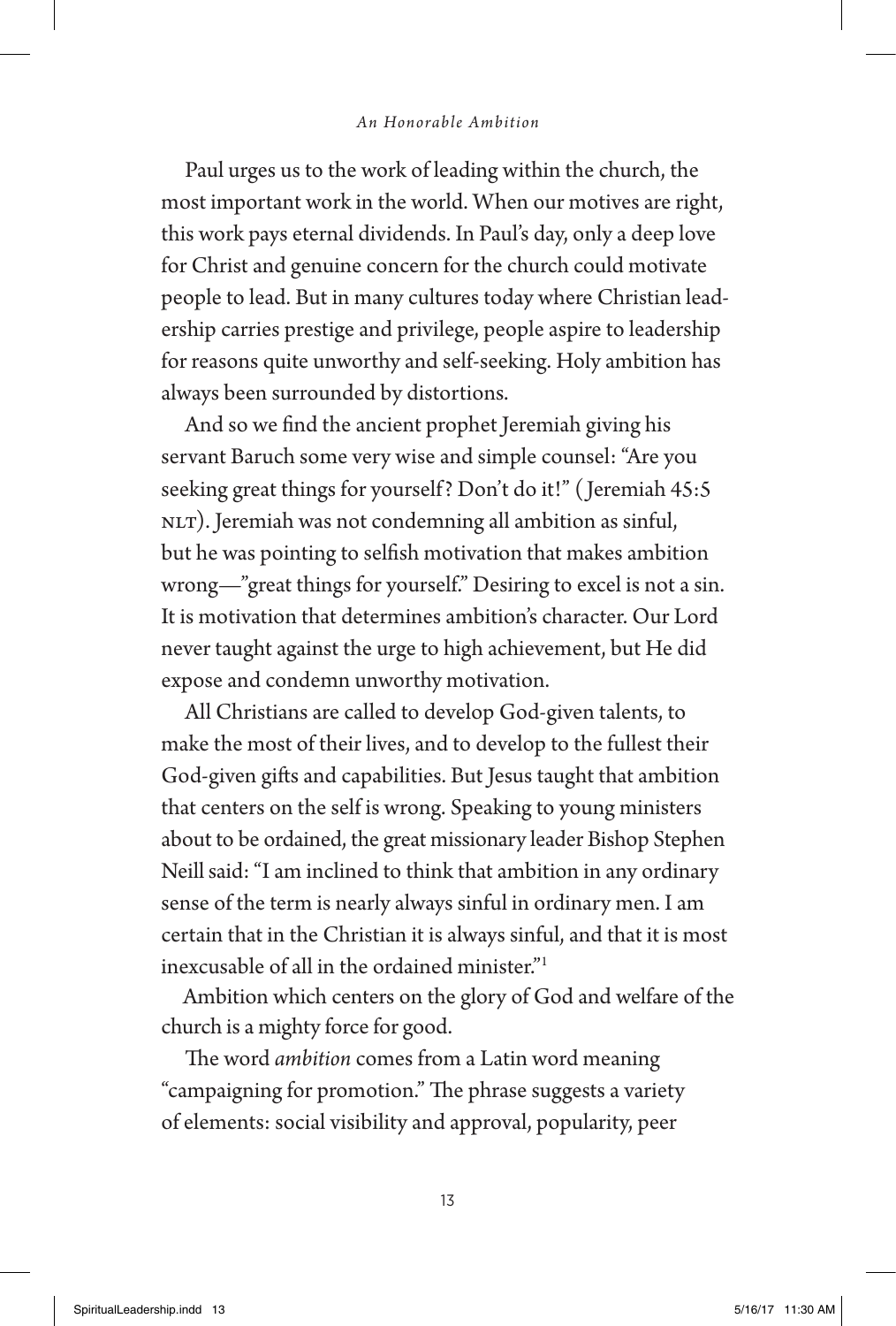l recognition, the exercise of authority over others. Ambitious people, in this sense, enjoy the power that comes with money, prestige, and authority. Jesus had no time for such ego-driven ambitions. The true spiritual leader will never "campaign for promotion."

To His "ambitious" disciples Jesus announced a new standard of greatness: "You know that those who are regarded as rulers of the Gentiles lord it over them, and their high officials exercise authority over them. Not so with you. Instead, whoever wants to become great among you must be your servant, and whoever wants to be first must be slave of all" (Mark 10:42–44). We will consider this amazing statement at length in a later chapter. Here at the outset of this study of spiritual leadership, we will simply highlight Jesus' master principle: True greatness, true leadership, is found in giving yourself in service to others, not in coaxing or inducing others to serve you. True service is never without cost. Often it comes with a bitter cup of challenges and a painful baptism of suffering. For genuine godly leadership weighs carefully Jesus' question: "Can you drink the cup I drink or be baptized with the baptism I am baptized with?" (Mark 10:38b). The real spiritual leader is focused on the service he and she can render to God and other people, not on the residuals and perks of high office or holy title. We must aim to put more into life than we take out.

"One of the outstanding ironies of history is the utter disregard of ranks and titles in the final judgments men pass on each other," said Samuel Brengle, the great Salvation Army revival preacher. "The final estimate of men shows that history cares not an iota for the rank or title a man has borne, or the office he has held, but only the quality of his deeds and the character of his mind and heart."<sup>2</sup>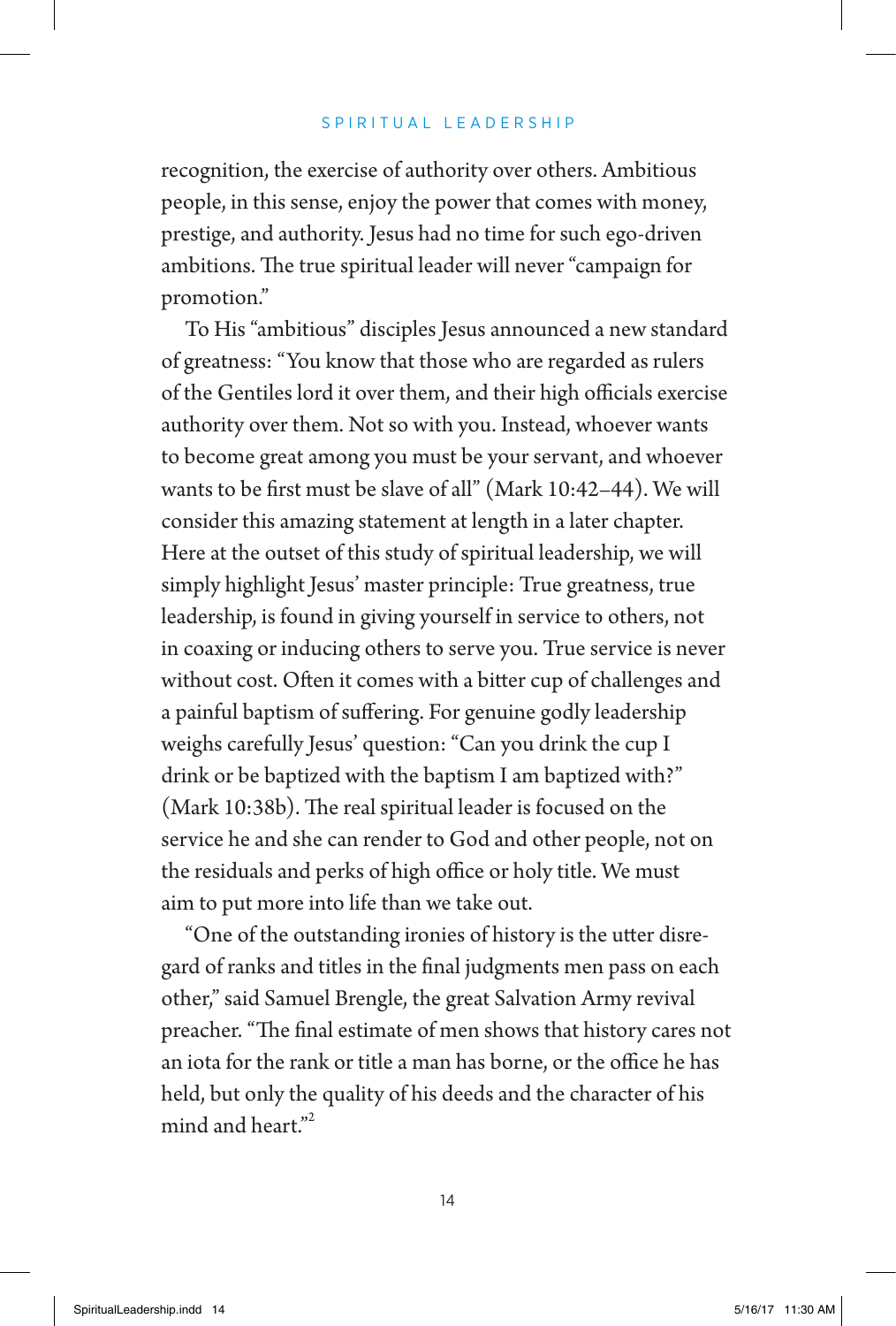#### *An Honorable Ambition*

"Let it once be fixed that a man's ambition is to fit into God's plan for him, and he has a North Star ever in sight to guide him steadily over any sea, however shoreless it seems," wrote S. D. Gordon in one of his well-known devotional books. "He has a compass that points true in the thickest fog and fiercest storm, and regardless of magnetic rocks."

The great leader Count Nikolaus von Zinzendorf (1700– 1760) was tempted by rank and riches; indeed, he is most widely known by the title of honor noted here. But his attitude toward ambition was summed up in one simple statement: "I have one passion: it is He, He alone." Zinzendorf turned from self-seeking to become the founder and leader of the Moravian Church, Methodist Church. His followers learned from their leader and circled the world with his passion. Before missionary work was popular or well-organized, the Moravians established overseas churches that had three times as many members as did their churches back home—a most unusual accomplishment. Indeed, one of every ninety-two Moravians left home to serve as a missionary.

*Because we children of Adam want to become great, He became small. Because we will not stoop, He humbled Himself. Because we want to rule, He came to serve.*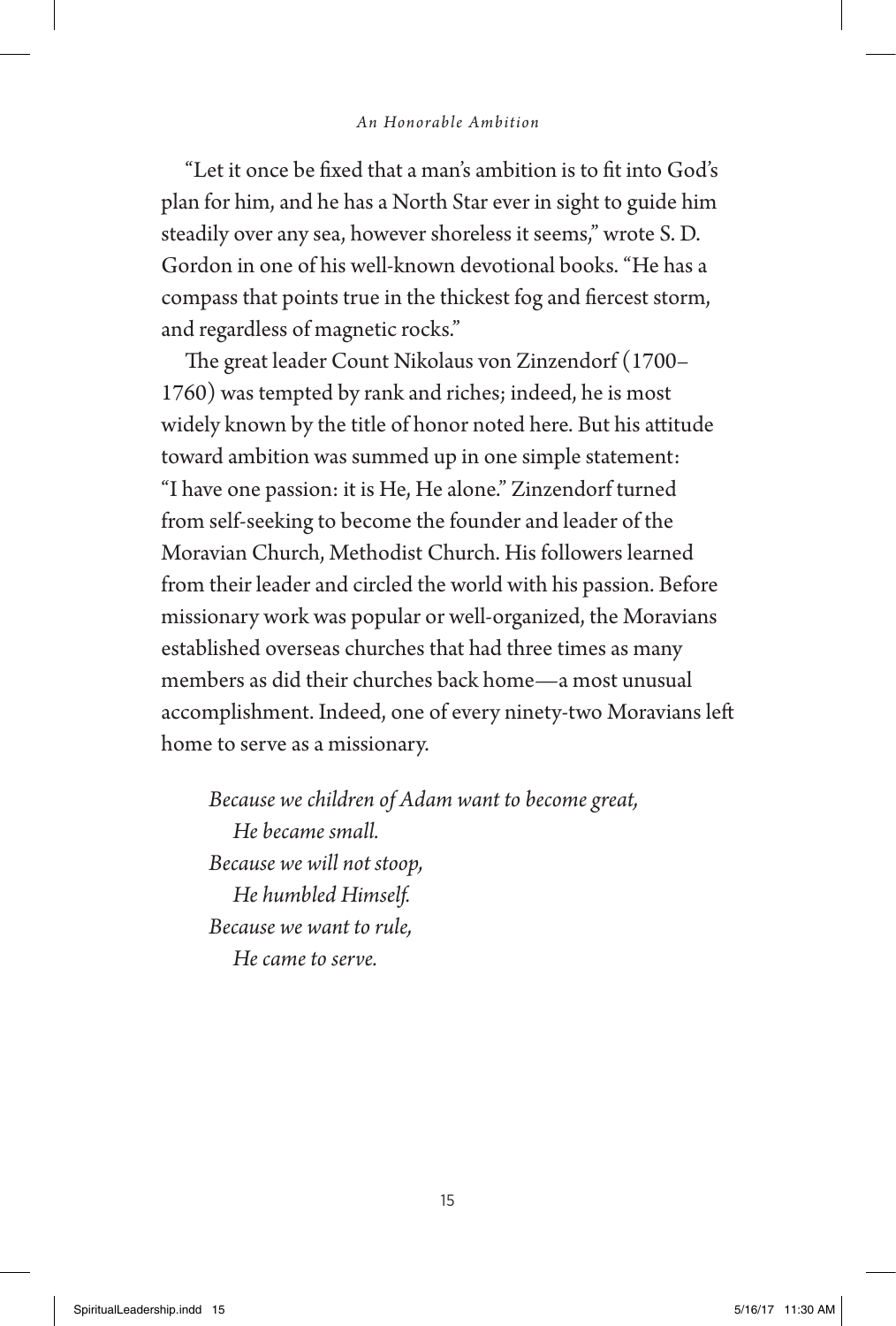#### l **FOR REFLECTION**

How would you illustrate the differences between self-centered and God-centered ambition from your own life?

Who has been your most influential example of godly leadership?

What are some areas of honorable/holy ambition in your life?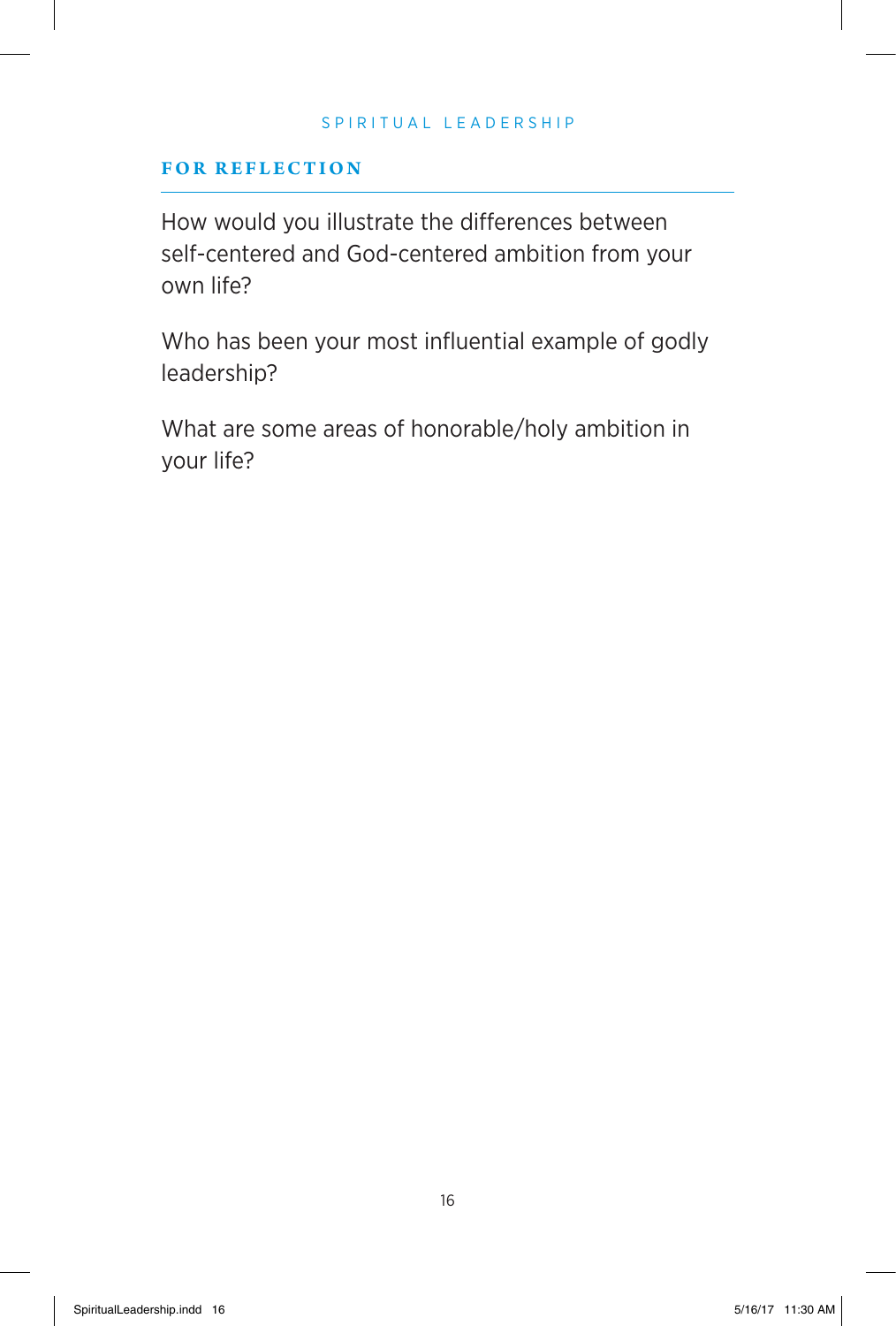

# *The Search for Leaders*

No one from the east or the west or from the desert can exalt a man. But it is God who judges: He brings one down, he exalts another. PSALM 75:6–7

Give me a man of God—one man, One mighty prophet of the Lord, And I will give you peace on earth, Bought with a prayer and not a sword. GEORGE LIDDELL<sup>1</sup>

Real leaders are in short supply. Constantly people and<br>groups search for them. A question echoes in every corner of the church—"Who will lead?" Throughout the Bible, God searches for leaders too.

"The LORD has sought out a man after his own heart and appointed him leader of his people" (1 Samuel 13:14).

"Go up and down the streets of Jerusalem, look around and consider, search through her squares. If you can find one person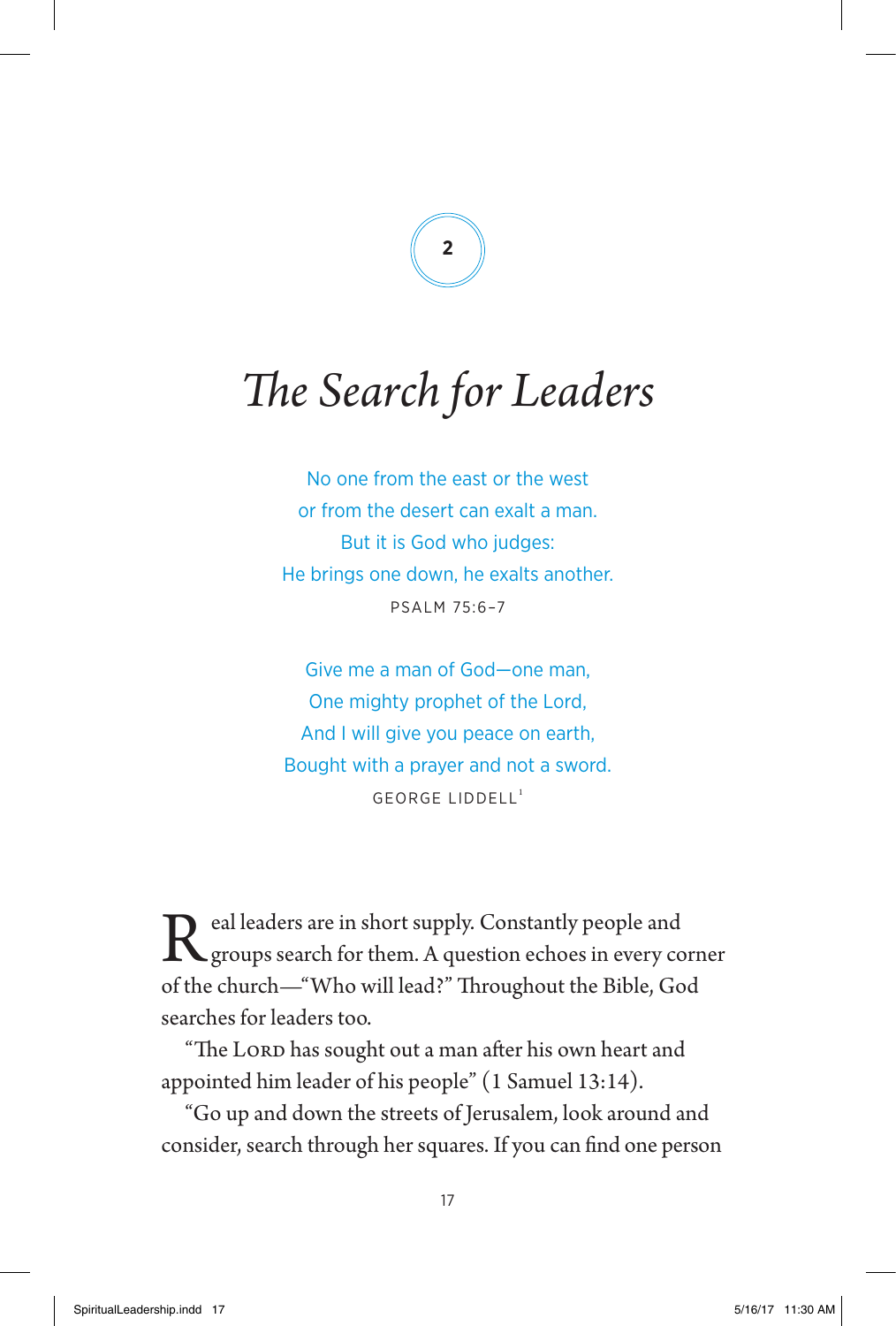$\overline{ }$ who deals honestly and seeks the truth, I will forgive this city" ( Jeremiah 5:1).

"I looked for a man among them who would build up the wall" (Ezekiel 22:30).

The Bible shows us that when God does find a person who is ready to lead, to commit to full discipleship, and take on responsibility for others, that person is used to the limit. Such leaders still have shortcomings and flaws, but despite those limitations, they serve God as spiritual leaders. Such were Moses, Gideon, and David. And in the history of the church, Martin Luther, John Wesley, Adoniram Judson, William Carey, and many others.

To be a leader in the church has always required strength and faith beyond the merely average. Why is our need for leaders so great, and candidates for leadership so few? Every generation faces the stringent demands of spiritual leadership, and most unfortunately turn away. But God welcomes the few who come forward to serve.

"The church is painfully in need of leaders," lamented the English Methodist preacher William Sangster. "I wait to hear a voice and no voice comes. I would rather listen than speak—but there is no clarion voice to listen to."<sup>2</sup>

If the world is to hear the church's voice today, leaders are needed who are authoritative, spiritual, and sacrificial. Authoritative, because people desire reliable leaders who know where they are going and are confident of getting there. Spiritual, because without a strong relationship to God, even the most attractive and competent person cannot lead people to God. Sacrificial, because this trait follows the model of Jesus, who gave Himself for the whole world and who calls us to follow in His steps.

Churches grow in every way when they are guided by strong, spiritual leaders with the touch of the supernatural radiating in their service. The church sinks into confusion and malaise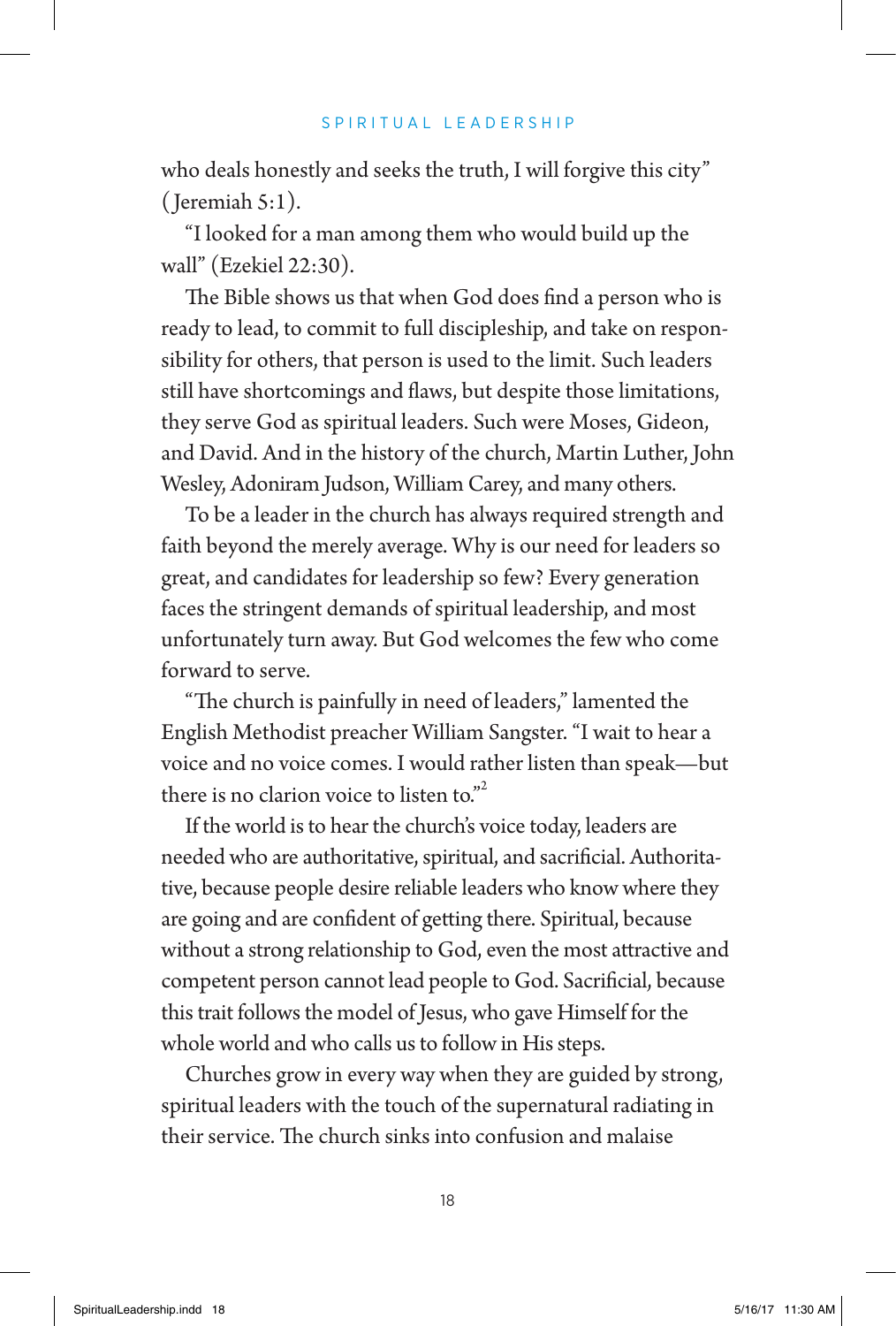#### *The Search for Leaders*

without such leadership. Today those who preach with majesty and spiritual power are few, and the booming voice of the church has become a pathetic whisper. Leaders today—those who are truly spiritual—must take to heart their responsibility to pass on the torch to younger people as a first-line duty.

Many people regard leaders as naturally gifted with intellect, personal forcefulness, and enthusiasm. Such qualities certainly enhance leadership potential, but they do not define the spiritual leader. True leaders must be willing to suffer for the sake of objectives great enough to demand their wholehearted obedience.

Spiritual leaders are not elected, appointed, or created by synods or churchly assemblies. God alone makes them. One does not become a spiritual leader by merely filling an office, taking course work in the subject, or resolving in one's own will to do this task. A person must qualify to be a spiritual leader.

Often truly authoritative leadership falls on someone who years earlier dedicated themselves to practice the discipline of seeking first the kingdom of God. Then, as that person matures, God confers a leadership role, and the Spirit of God goes to work through him. When God's searching eye finds a person qualified to lead, God anoints that person with the Holy Spirit and calls him or her to a special ministry (Acts 9:17; 22:21).

Samuel Brengle, a gifted leader who served for many years in the Salvation Army, outlined the road to spiritual authority and leadership:

*It is not won by promotion, but my many prayers and tears. It is attained by confession of sin, and much heart-searching and humbling before God; by self-surrender, a courageous sacrifice of every idol, a bold uncomplaining embrace of the cross, and by eternally looking unto Jesus crucified. It is not gained by seeking great things for ourselves, but like Paul, by*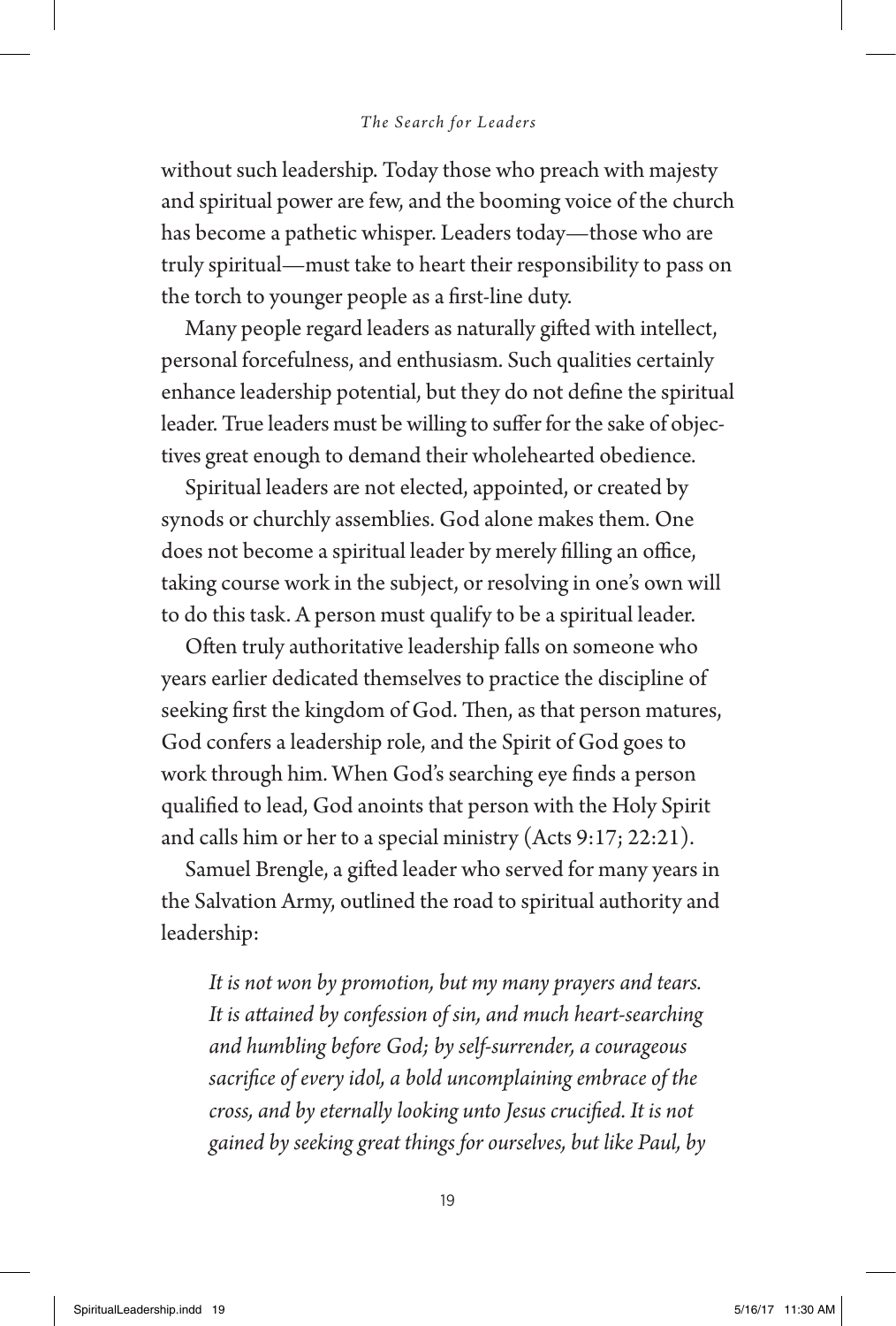*counting those things that are gain to us as loss for Christ. This is a great price, but it must be paid by the leader whose power is recognized and felt in heaven, on earth, and in hell.*<sup>3</sup>

God wants to show such people how strong He really is (2 Chronicles 16:9). But not all who aspire to leadership are willing to pay such a high personal price. Yet there is no compromise here: in the secret reaches of the heart, this price is paid, before any public office or honor. Our Lord made clear to James and John that high position in the kingdom of God is reserved for those whose hearts—even the secret places where no one else probes—are qualified. God's sovereign searching of our hearts, and then His call to leadership, are awesome to behold. And they make a person very humble.

One last thing must be said, a kind of warning. If those who hold influence over others fail to lead toward the spiritual uplands, then surely the path to the lowlands will be well worn. People travel together; no one lives detached and alone. We dare not take lightly God's call to leadership in our lives.

### **FOR REFLECTION**

God took eighty years to prepare Moses for his leadership task. In what ways has God been preparing you?

As you begin this study, what do you understand as the primary qualifying traits of godly leadership?

How are you affected by the closing warning in this chapter?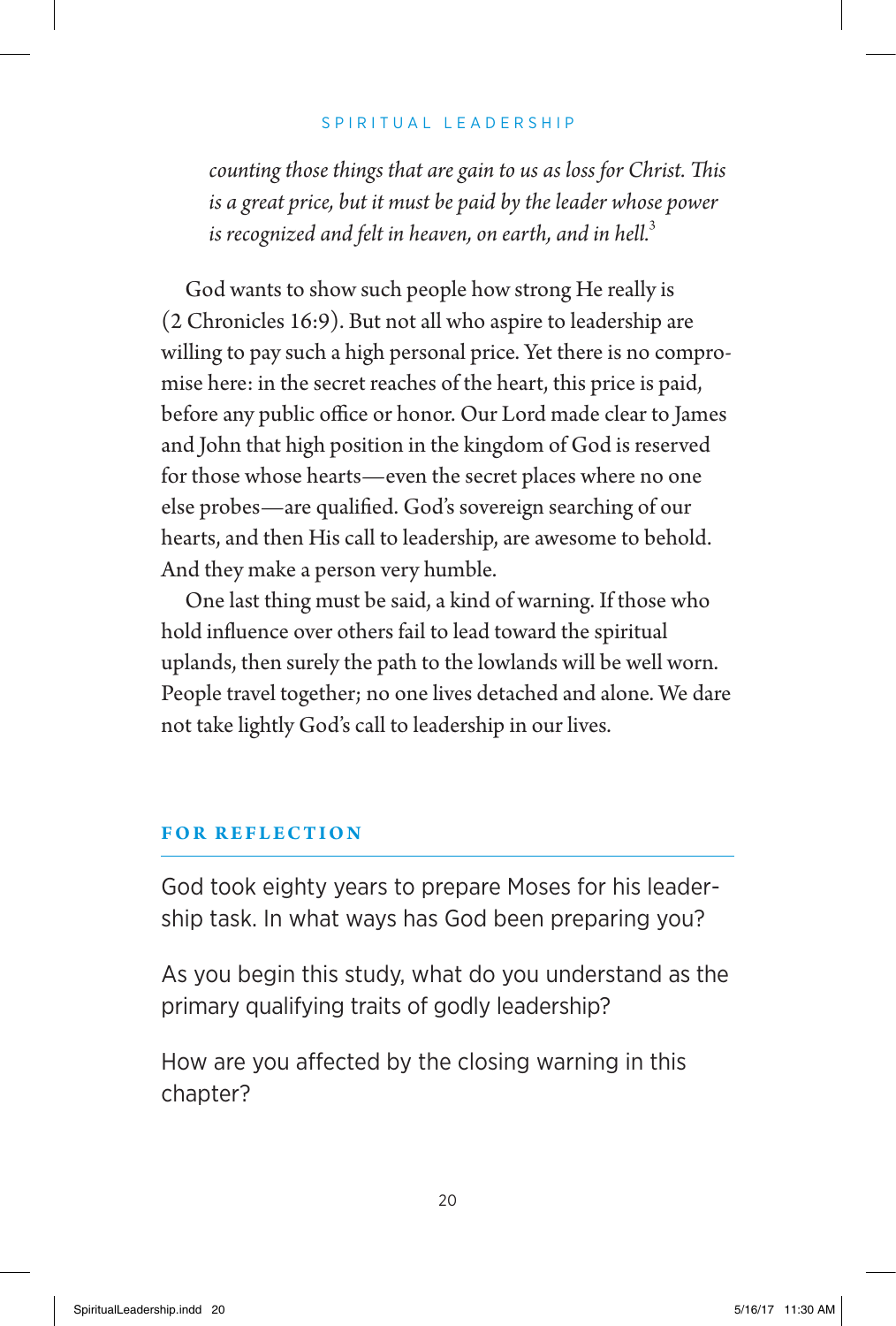## *The Master's Master Principle*

**3**

Whoever wants to become great among you must be your servant, and whoever wants to be first must be slave of all.

MARK 10:43–44

Given the importance of competent leaders in the church—<br>and in business and government too—we might expect<br>that the Bible savel deve the term were after the fact the and in business and government too—we might expect that the Bible would use the term more often. In fact, the King James Bible (on which many of my generation have been nurtured) uses *leader* only six times. Much more frequently, the role is called *servant*. We do not read about "Moses, my leader," but "Moses, my servant." And this is exactly what Christ taught.<sup>1</sup>

Jesus was a revolutionary, not in the guerrilla warfare sense but in His teaching on leadership. He overturned an existing order. In the world's ears, the term *servant* spoke everywhere of low prestige, low respect, low honor. Most people were not attracted to such a low-value role. When Jesus used the term, however, it was a synonym for greatness. And that was a revolutionary idea. It still is!

Christ taught that the kingdom of God was a community where each member served the others. He defined His ultimate purpose using that term: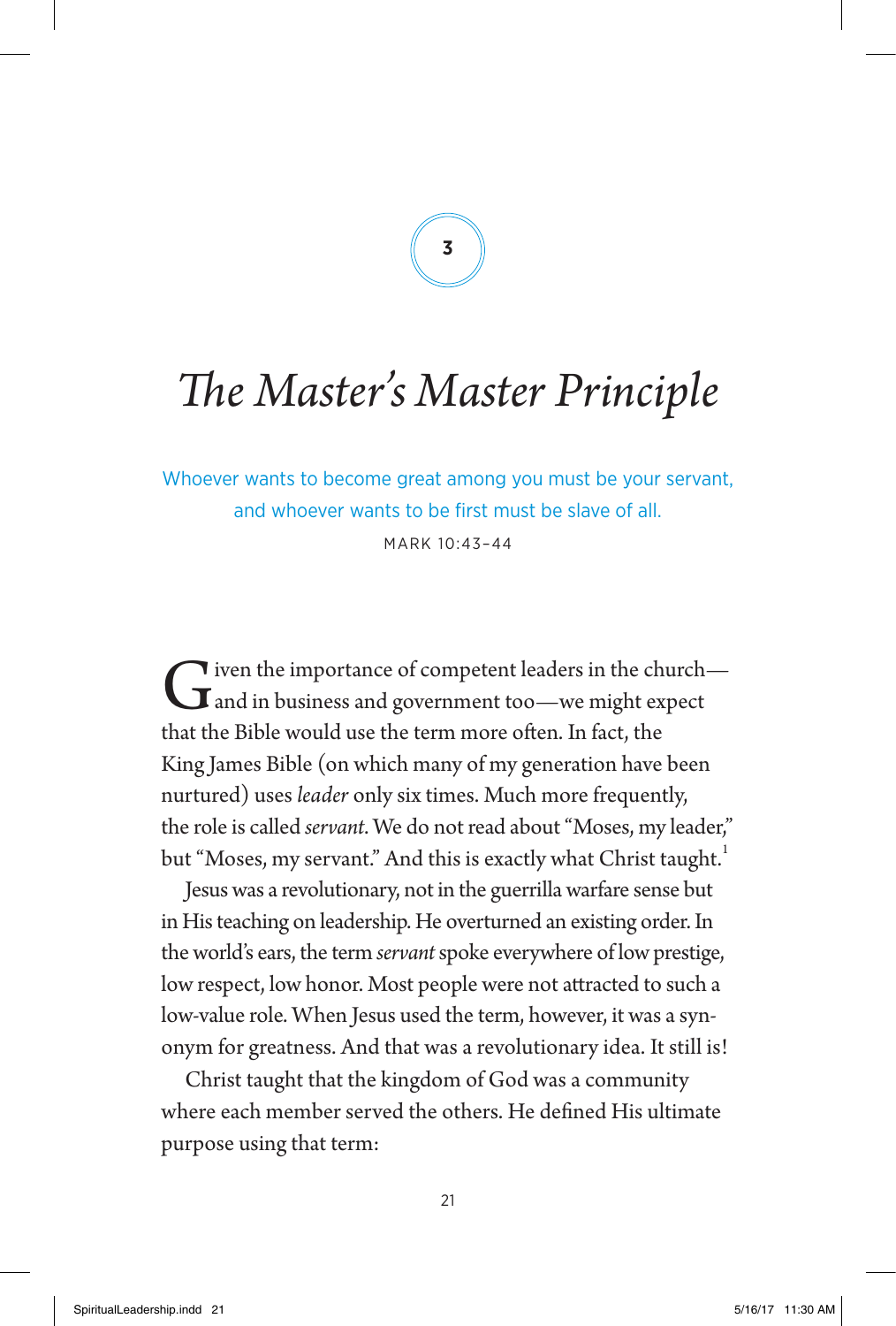"For even the Son of Man did not come to be served, but to serve, and to give his life as a ransom for many" (Mark 10:45). Paul wrote in the same vein: "Serve one another in love" (Galatians 5:13). Our loving service should spread also to the needy world around us. But in most churches, a few people carry the load.

Jesus knew that the idea of leader as "loving servant of all" would not appeal to most people. Securing our own creature comforts is a much more common mission. But "servant" is His requirement for those who want to lead in His kingdom.

The sharp contrast between our common ideas about leadership and the revolution Jesus announced is nowhere clearer than in the Gospel of Mark 10:42–44: "You know that those who are regarded as rulers of the Gentiles lord it over them, and their high officials exercise authority over them. Not so with you. Instead, whoever wants to become great among you must be your servant, and whoever wants to be the first must be slave of all."

This was such a revolutionary idea that even those closest to Jesus, the disciples James and John, used their ambitious mother in a scheme to secure top positions in the coming kingdom before the other ten received their due. These two disciples took very seriously Jesus' promise about sitting on glorious thrones and judging the tribes of Israel (Matthew 19:28), but they misunderstood how to get there.

Despite their friendship, Jesus did not give an inch to their campaign for office. "You don't know what you are asking," was His reply (Matthew 20:22). James and John wanted the glory, but not the cup of shame; the crown, but not the cross; the role of master, but not servant. Jesus used this occasion to teach two principles of leadership that the church must never forget.

• *The sovereignty principle of spiritual leadership.*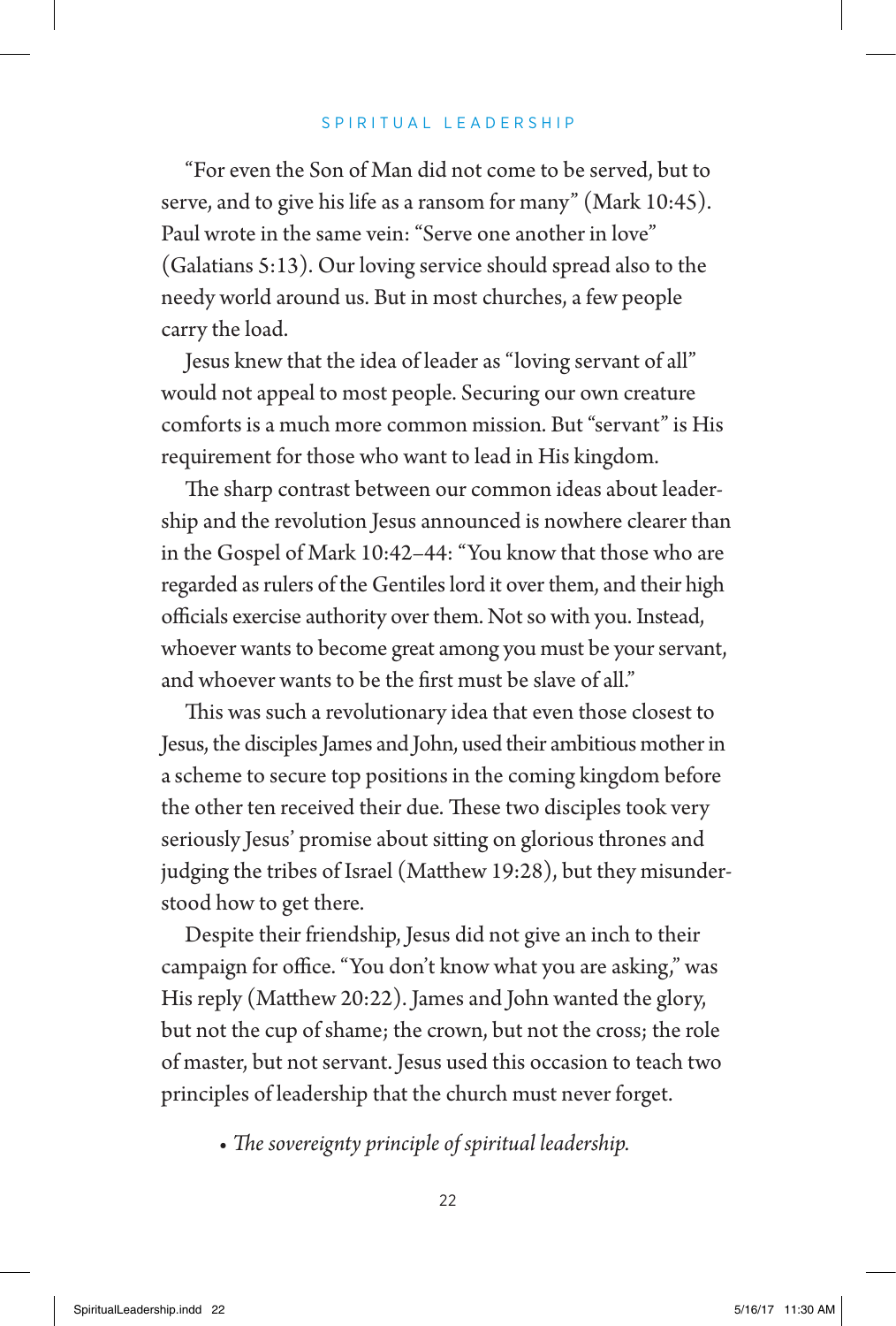#### *The Master's Master Principle*

"To sit at my right or left is not for me to grant. These places belong to those for whom they have been prepared" (Mark 10:40).

A more common response might have been: Honor and rank are for those who have prepared themselves for them, and worked very hard to get them. But here we see the fundamental difference in Jesus' teaching and our human ideas. God assigns places of spiritual ministry and leadership in His sovereign will. The New Living Translation makes the point of verse 40 very clear: "God has prepared those places for the one he has chosen."

Effective spiritual leadership does not come as a result of theological training or seminary degree, as important as education is. Jesus told His disciples, "You did not choose me, but I chose you and appointed you" ( John 15:16). The sovereign selection of God gives great confidence to Christian workers. We can truly say, "I am here neither by selection of an individual nor election of a group but by the almighty appointment of God."

• *The suffering principle of spiritual leadership.* "Can you drink the cup I drink and be baptized with the baptism I am baptized with?" (Mark 10:38).

No hedging here. No dodging the hard realities. Jesus simply and honestly set forth the cost of serving in His kingdom. The task was magnificent and difficult; men and women leading in that task must have eyes wide open, and hearts willing to follow the Master all the way.

To the Lord's probing question, the disciples responded glibly, "We are able." What tragic lack of perspective! But Jesus knew what lay ahead. They would indeed drink the cup and know the baptism. They would fail miserably and be restored gloriously.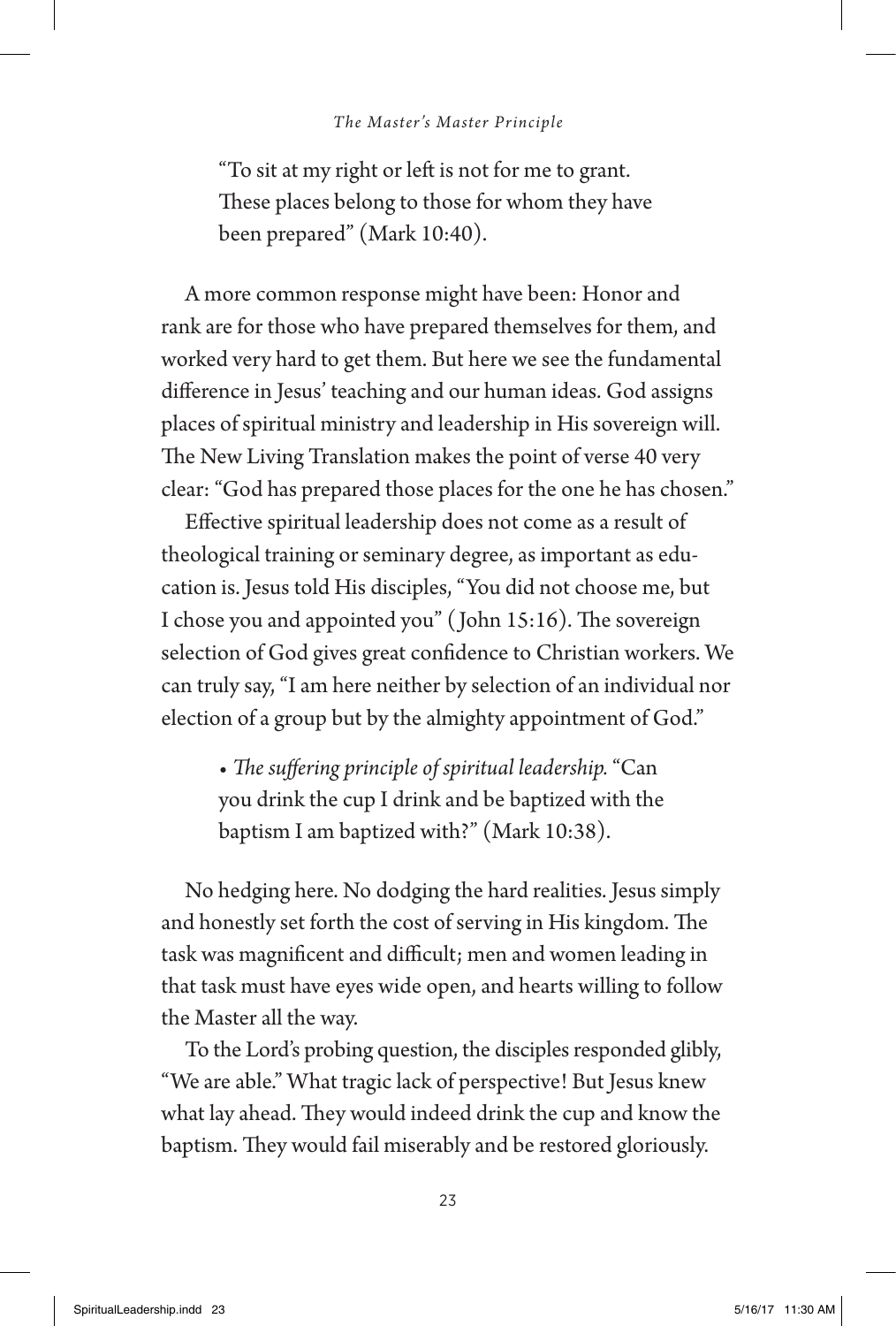l Eventually, James would be executed, and John would finish his days in isolated confinement.

If the disciples figured to learn about leadership on the fast track and with appropriate perks and bonuses, Jesus soon disillusioned them. What a shock it was to discover that greatness comes through servanthood, and leadership through becoming a slave of all.

Only once in all the recorded words of Jesus did our Lord announce that He had provided an "example" for the disciples, and that was when He washed their feet ( John 13:15). Only once in the rest of the New Testament does a writer offer an "example" (1 Peter 2:21), and that is an example of suffering. Serving and suffering are paired in the teaching and life of our Lord. One does not come without the other. And what servant is greater than the Lord?

#### **THE SPIRIT OF SERVANTHOOD**

Jesus' teaching on servanthood and suffering was not intended merely to inspire good behavior. Jesus wanted to impart the spirit of servanthood, the sense of personal commitment and identity that He expressed when He said, "I am among you as one who serves." Mere acts of service could be performed with motives far from spiritual.

In Isaiah 42, we read about the attitudes and inner motives that the coming Messiah would demonstrate as the ideal servant of the Lord. Where Israel failed to live up to this ideal, the Messiah would succeed. And the principles of His life would be a pattern for ours.

**Dependence.** "Here is my servant, whom I uphold" (Isaiah 42:1). This verse speaks of the coming Messiah. Jesus fulfilled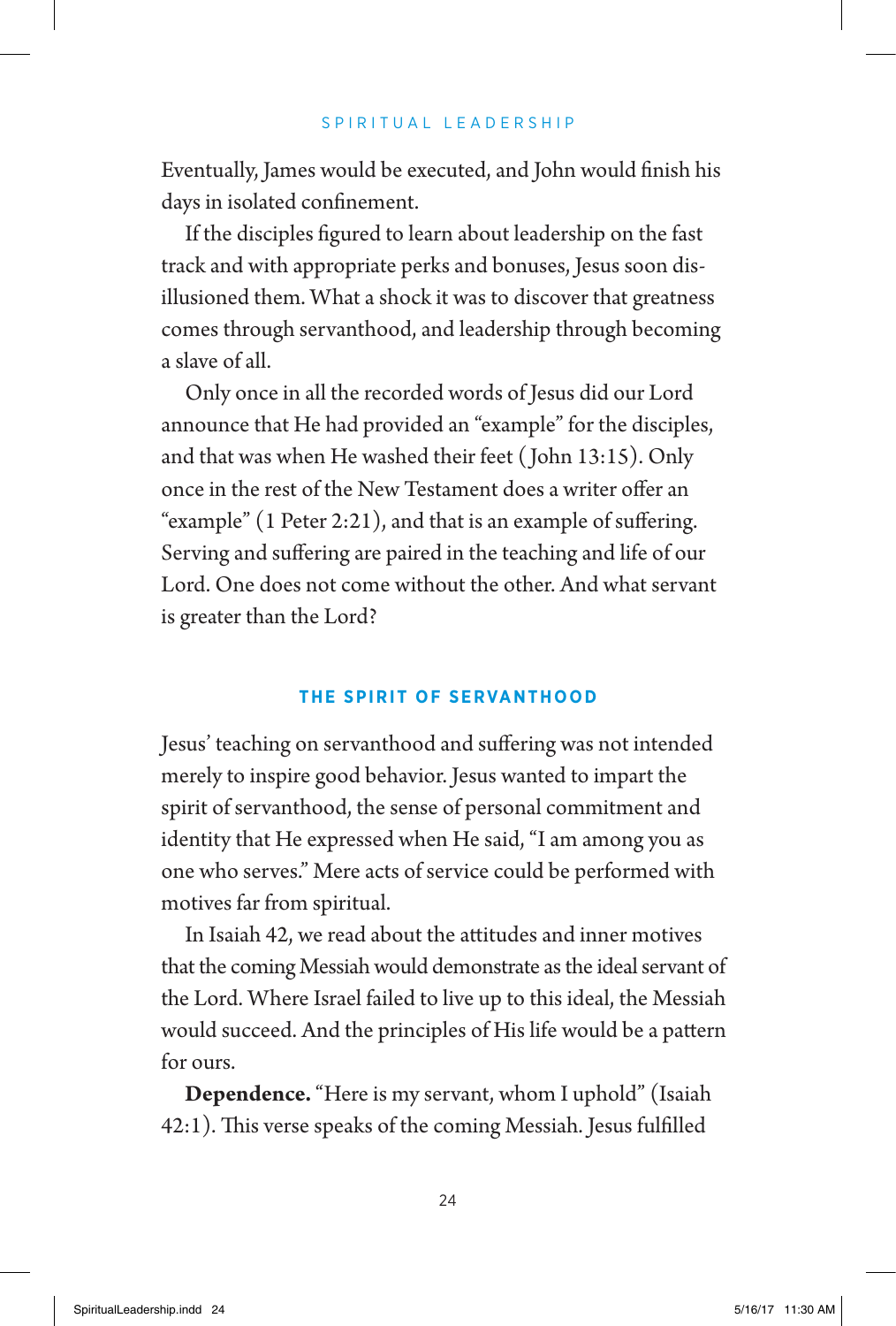the prophecy by emptying Himself of divine prerogative ("made himself nothing," Philippians 2:7). He surrendered the privileges of His God-nature and became dependent on His heavenly Father. He became in all ways like a human being. What a staggering paradox. As we become "empty" of self and dependent on God, the Holy Spirit will use us.

**Approval.** "My chosen one in whom I delight" (Isaiah 42:1). God took great delight in His servant Jesus. On at least two occasions, God declared that delight audibly (Matthew 3:17; 17:5). And that delight was reciprocal. In another Old Testament reference to the coming Messiah, the Son testifies, "I delight to do thy will, O my God" (Psalm 40:8 kjv).

**Modesty.** "He will not shout or cry out, or raise his voice in the streets" (Isaiah 42:2). Neither strident nor flamboyant, God's servant conducts a ministry that appears almost self-effacing. What a contrast to the arrogant self-advertising of so many hypesters today, both in and out of the church.

On this very point the devil tempted Jesus, urging Him to attempt a headline-grabbing leap from the rooftop of the temple (Matthew 4:5). But Jesus did not seek headlines and did not fall to the plot.

So quiet and unobtrusive is the great Servant's work that many today doubt His very existence. Jesus exemplifies the description of God found later in Isaiah: "Truly you are a God who hides himself" (Isaiah  $45:15$ ). This quality seems to be shared among all the host of heaven. Even the picture given to us of the cherubim—God's angel servants—use four of their six wings to conceal their faces and feet. They too are content with hidden service (Isaiah 6:2).

**Empathy.** "A bruised reed he will not break, and a smoldering wick he will not snuff out" (Isaiah 42:3). The Lord's servant is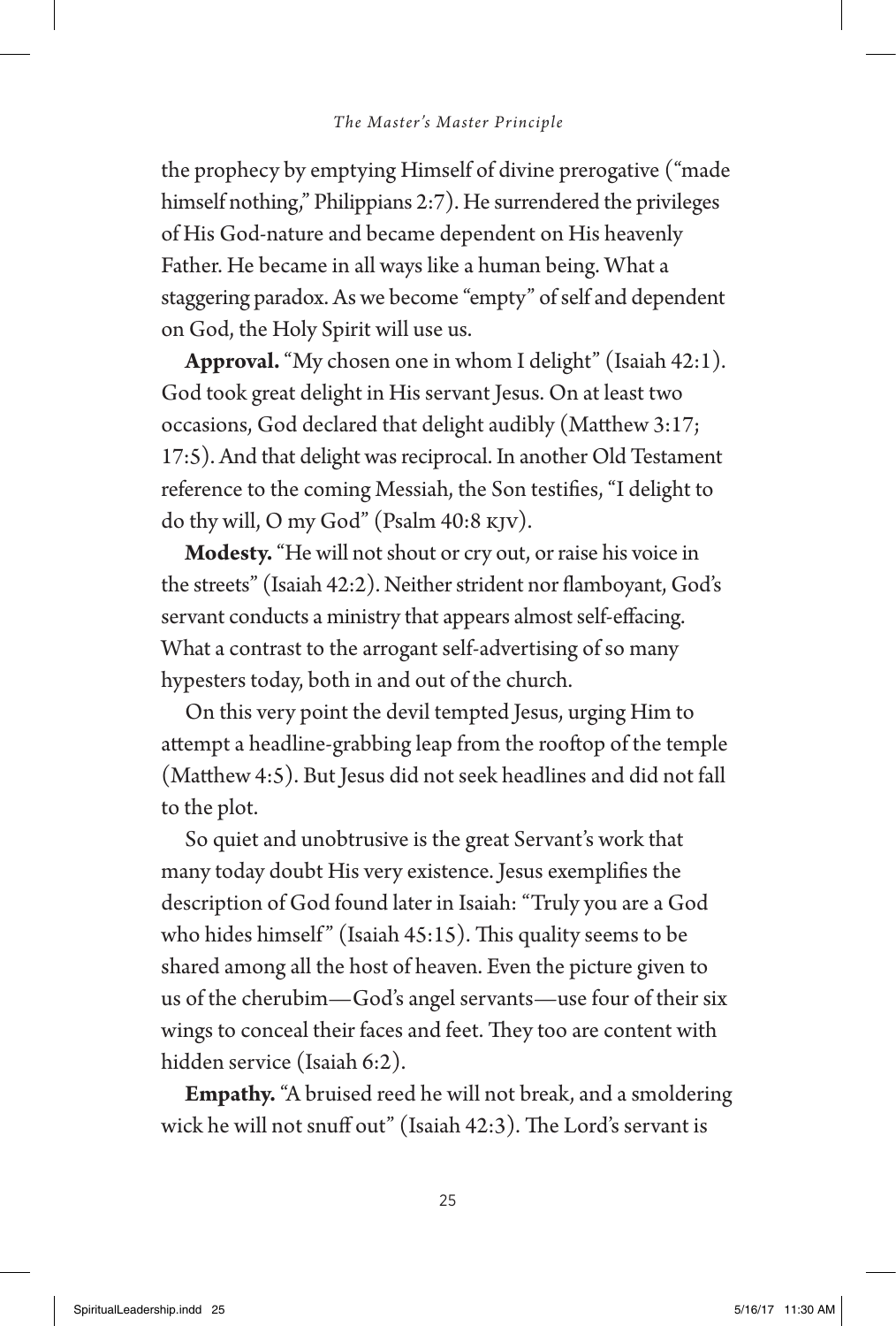ś sympathetic with the weak, mercifully understanding toward those who err. How often do people who fail wear the treadmarks of fellow pilgrims? But the ideal Servant does not trample on the weak and failing. He mends bruises and fans the weak spirit into a flame. Those who follow in His steps will never walk over people.

Many of us, even Christian workers, see a person whose life is a wreck and "pass by on the other side." We seek a ministry more rewarding and worthy of our talents than bearing up the frail side of humanity. But from God's point of view, it is noble work to reclaim the world's downtrodden people. When we find some of those the world calls "the least" and seek to meet their needs, Christ tells us we can think of them as Him (Matthew 25:45).

How dimly Peter's own wick burned in the garden and the judgment hall, but what a blaze on the day of Pentecost! God's ideal Servant made that miserable man's life a brilliant flame.

**Optimism.** "He will not falter or be discouraged till he establishes justice on earth" (Isaiah 42:4). Pessimism and leadership are at opposite ends of life's attitudes. Hope and optimism are essential qualities for the servant of God who battles with the powers of darkness over the souls of men and women. God's ideal Servant is optimistic until every part of God's work is done.

**Anointing.** "I will put my Spirit on him" (Isaiah 42:1). None of these leadership qualities—dependence, approval, modesty, empathy, or optimism—are sufficient for the task. Without the touch of the supernatural, these qualities are dry as dust. And so the Holy Spirit comes to rest upon and dwell in the ideal Servant. "You know . . . how God anointed Jesus of Nazareth with the Holy Spirit and power, and how he went around doing good" (Acts 10:37–38). Jesus' ministry began when the Spirit descended